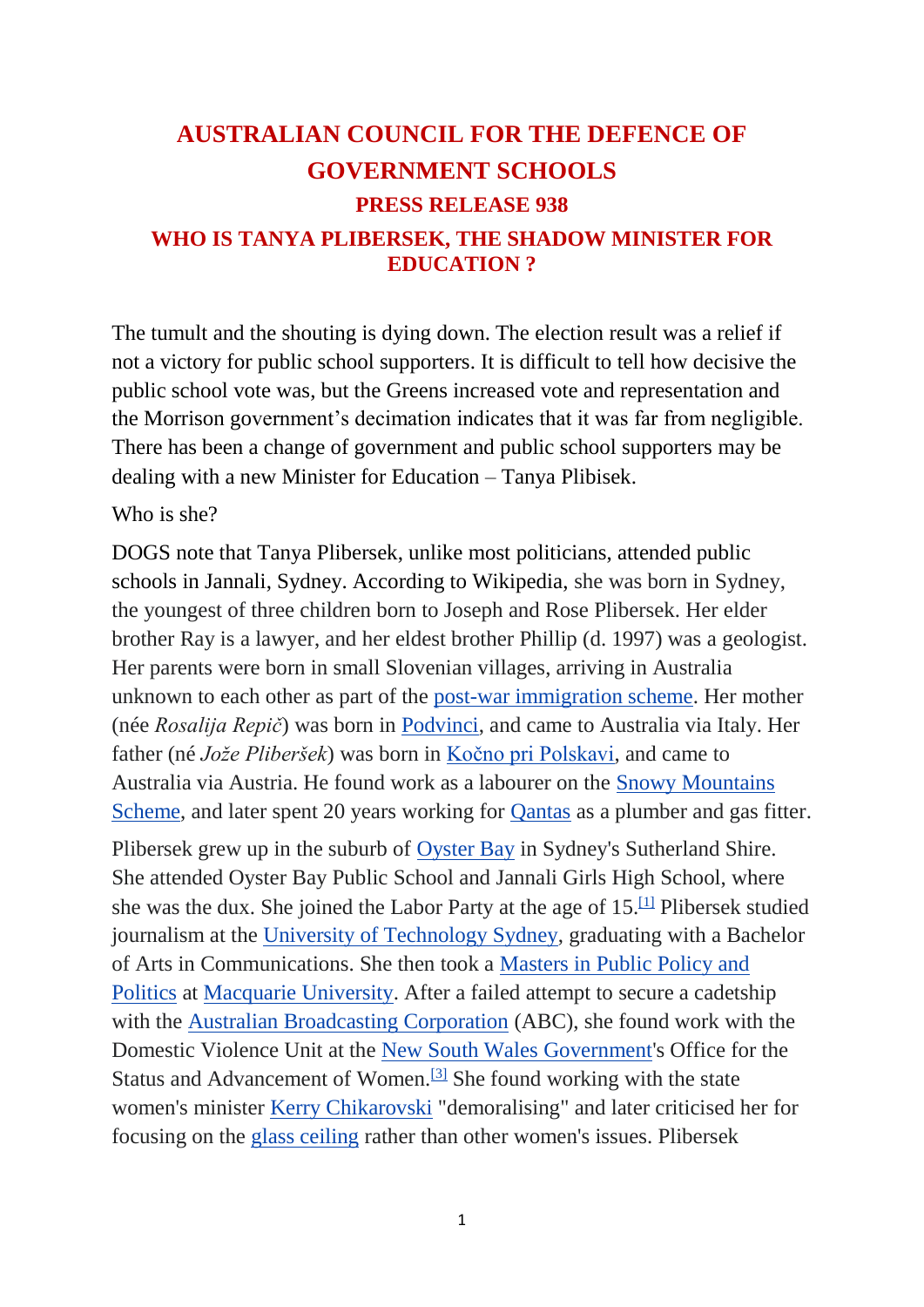subsequently joined the office of Senator [Bruce Childs,](https://en.wikipedia.org/wiki/Bruce_Childs) before switching to work for Senator [George Campbell](https://en.wikipedia.org/wiki/George_Campbell_(Australian_politician)) as a research officer.

**She served as** [Deputy Leader of the Labor Party](https://en.wikipedia.org/wiki/Leaders_of_the_Australian_Labor_Party) and [Deputy Leader of the](https://en.wikipedia.org/wiki/Leader_of_the_Opposition_(Australia))  [Opposition](https://en.wikipedia.org/wiki/Leader_of_the_Opposition_(Australia)) from [2013](https://en.wikipedia.org/wiki/October_2013_Australian_Labor_Party_leadership_election) to [2019.](https://en.wikipedia.org/wiki/2019_Australian_Labor_Party_leadership_election) She has served as the [Member of](https://en.wikipedia.org/wiki/Australian_House_of_Representatives)  [Parliament](https://en.wikipedia.org/wiki/Australian_House_of_Representatives) (MP) for [Sydney](https://en.wikipedia.org/wiki/Division_of_Sydney) since 1998. A member of the [Labor Party,](https://en.wikipedia.org/wiki/Australian_Labor_Party) Plibersek served as a [Cabinet Minister](https://en.wikipedia.org/wiki/Cabinet_Minister) in the [Rudd](https://en.wikipedia.org/wiki/Rudd_Government_(disambiguation)) and [Gillard Governments.](https://en.wikipedia.org/wiki/Gillard_Government)

Plibersek was elected to the [Division of Sydney](https://en.wikipedia.org/wiki/Division_of_Sydney) at the [1998 federal election,](https://en.wikipedia.org/wiki/1998_Australian_federal_election) aged 28. She joined the [Shadow Cabinet](https://en.wikipedia.org/wiki/Shadow_Cabinet_of_Australia) in 2004, and when Labor won the [2007](https://en.wikipedia.org/wiki/2007_Australian_federal_election)  [election](https://en.wikipedia.org/wiki/2007_Australian_federal_election) was made [Minister for Housing](https://en.wikipedia.org/wiki/Minister_for_Housing_(Australia)) and [Minister for the Status of Women.](https://en.wikipedia.org/wiki/Minister_for_Women_(Australia))

In a cabinet reshuffle in 2010, Plibersek was made [Minister for Human](https://en.wikipedia.org/wiki/Minister_for_Human_Services_(Australia))  [Services](https://en.wikipedia.org/wiki/Minister_for_Human_Services_(Australia)) and [Minister for Social Inclusion.](https://en.wikipedia.org/wiki/Minister_for_Social_Inclusion_(Australia)) She was promoted to [Minister for](https://en.wikipedia.org/wiki/Minister_for_Health_(Australia))  [Health](https://en.wikipedia.org/wiki/Minister_for_Health_(Australia)) the following year, and held that position until Labor's defeat at the [2013](https://en.wikipedia.org/wiki/2013_Australian_federal_election)  [election.](https://en.wikipedia.org/wiki/2013_Australian_federal_election) Plibersek [was elected](https://en.wikipedia.org/wiki/October_2013_Australian_Labor_Party_leadership_election) Deputy Leader of the Australian Labor Party in the election's aftermath, but since the 2019 election has been replaced by Richard Marles.

As a result of the election, she is now Minister for Education and Minister for Women.

So far so good.

## **BUT**

In 2018, Plibersek was promising to reinstate the Gonski Needs policy and provide \$14 billion for public education. In the 2022 election however, no mention was made of the \$14 billion, the Morrison's funding 'deal' was not questioned, and any education funding matters have been put off until 2023.

And, on March 24 Tanya Plibersek delivered the Archbishop Mannix Memorial lecture. This was reported in the Catholic Weekly by [Adam Wesselinoff](https://www.catholicweekly.com.au/author/adam-wesselinoff/) as follows:

*A failure to explain Labor's values contributed to the party's loss at the 2019 election, Federal Labor MP [Tanya Plibersek](https://www.catholicweekly.com.au/tag/tanya-plibersek/) has said in her address at the 23rd Mannix Lecture, hosted by Newman College at the University of Melbourne.*

*"I think sometimes, in the Labor Party, we forget that good leadership includes explaining our values and using them to persuade," Ms Plibersek said on 23 March.*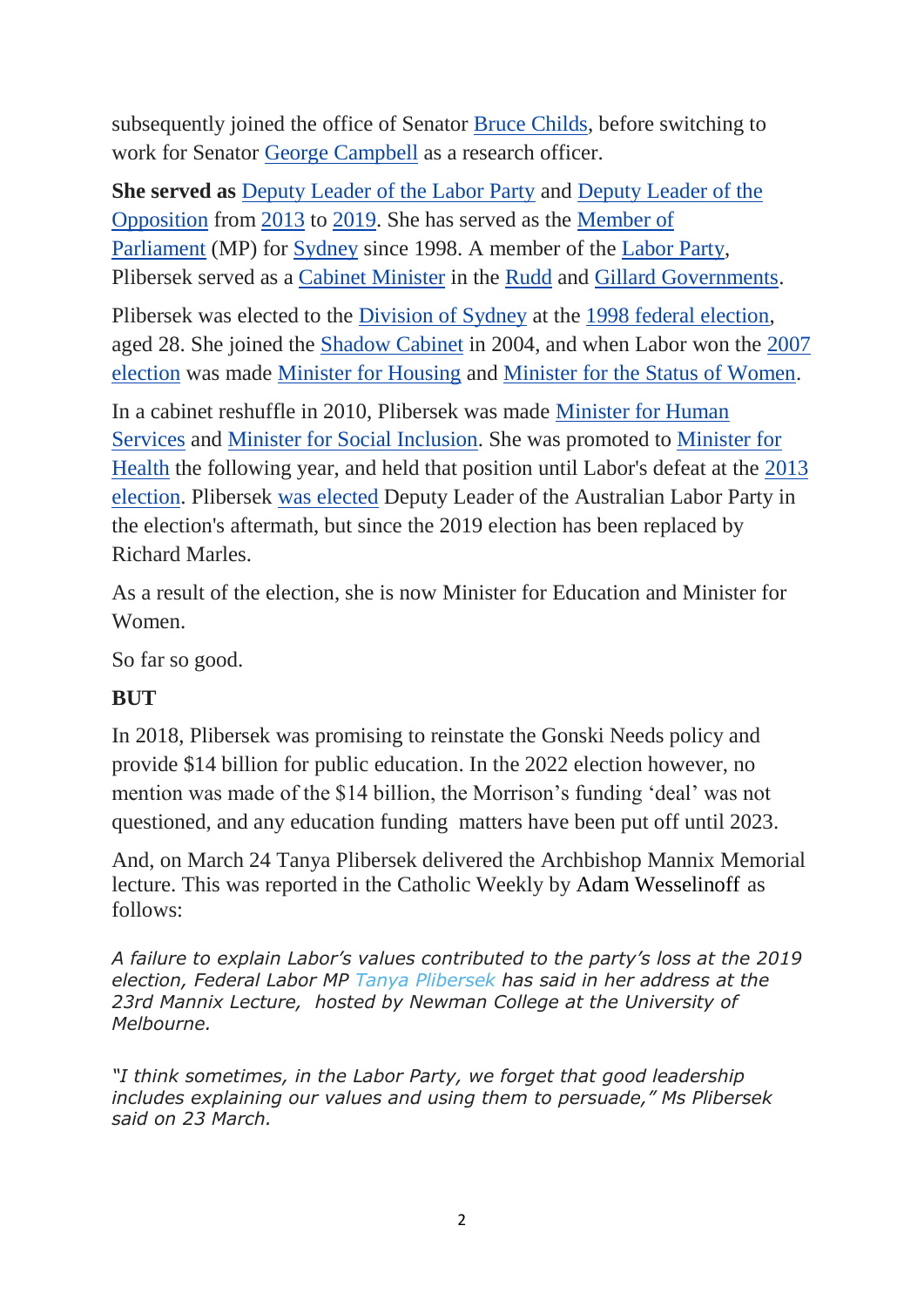*"Too often, including in the last federal election campaign, we go straight to the how: how will we fight climate change, how will we increase wages; how will we improve schools and hospitals*

*"Our instinct should be to always start with why. Why does it matter to us;*

 $\bullet$ 

*.*

*Ms Plibersek said that while "values come from many different places" in contemporary society, "it's clear to me that, even in our fractured world, the timeless lessons of Christ continue to inform progressive politics today."*

*I THINK SOMETIMES IN THE LABOR PARTY, WE FORGET THAT GOOD* 

*LEADERSHIP INCLUDES EXPLAINING OUR VALUES AND USING THEM TO* 

#### *PERSUADE*

*She spoke about her own Catholic upbringing by devout Slovenian parents who migrated to Australia, in part, to escape religious repression in Communist Yugoslavia.*

*"There is no doubt in my mind that growing up Catholic has influenced my politics, as it has for so many in the Labor Party and the labour movement," Ms Plibersek said.*

*"Economic justice has always been Labor's mission; and it's no coincidence that Catholic social teaching played an outsized role in our Party's history," she later added.*

*Ms Plibersek shied away from mentioning the Labor Split of the 1950s, brought on by Archbishop Daniel Mannix and B.A. Santamaria's opposition to Marxist influence in the Labor Party, instead stressing the "enduring and unbreakable" links between Labor and the Church……..*

*The annual Mannix Lecture was established to honour Archbishop Daniel Mannix (1864-1963), who was installed as Archbishop of Melbourne in 1917 and quickly [became](https://adb.anu.edu.au/biography/mannix-daniel-7478)—owing to his interventions on state aid for Catholic schools, conscription and Irish nationalism, and his support for workers— "arguably the most revered and reviled figure in Australian history".*